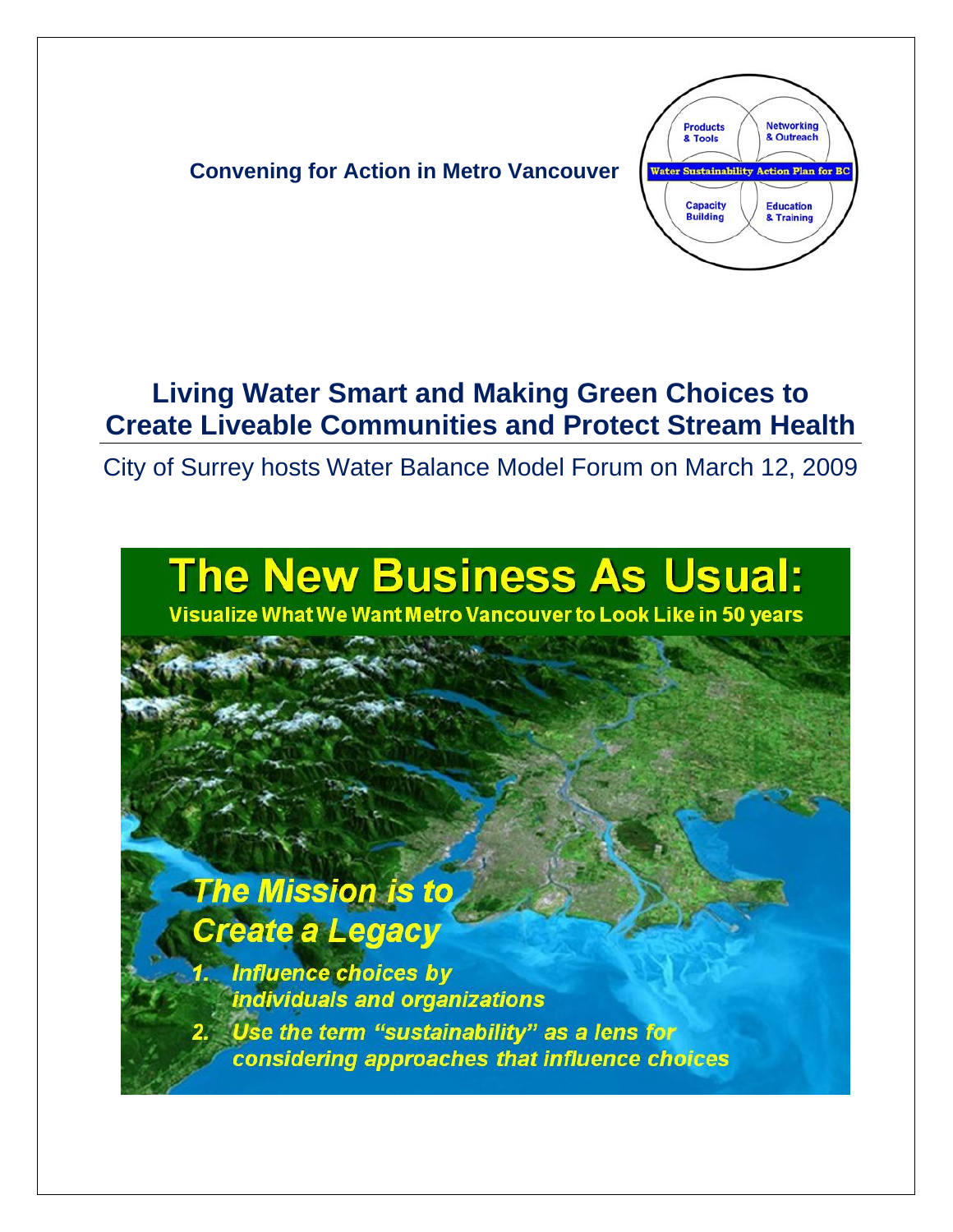City of Surrey hosts Water Balance Model Forum

Water Bucket Web Story #1 posted February 2009

## **Convening for Action**

*How do we simultaneously work together as staff within a municipality and as a region AND externally with developers and other private sector players, to ensure we implement sustainable approaches to development*?

The foregoing problem statement provides a frame-of-reference that will guide the discussion at the **Metro Vancouver Water Balance Model Forum** on March 12, 2009. Hosted by the City of Surrey, this 'by invitation' learning event is cosponsored by the **Water Balance Model Inter-Governmental Partnership** and the **Green Infrastructure Partnership**. The Forum can inform deliberations vis-à-vis improving the Built Environment and protecting the Natural Environment in the Metro Vancouver region.

According to **Raymond Fung**, Chair of the Green Infrastructure Partnership: "It will be an exciting



day: regional leaders will report out on approaches and tools for doing business differently; participants will be challenged to 'think outside the pipe' in town hall sharing sessions; they can network with practitioners from

other municipalities; and they can learn from each other's experiences."

"The Metro Vancouver Forum is designed to achieve multiple objectives pursuant to the policy framework outlined by the Province in **Living Water Smart**," adds **Ted van der Gulik**, Chair of



the Water Balance Model Partnership. "Also, the Forum will focus on the legal and policy tools and processes that have been both hindrances to green infrastructure implementation, and those that have assisted… or would assist… going forward."

#### "The best laid plans...."

The problem is the gap between design and build How to ensure that the best laid plans come to fruition? How to get all the actors singing from the same song sheet?

#### **Program Overview**

The Forum is organized as two stand-alone yet connected parts to achieve two sets of learning outcomes: the morning session will focus on HOW green infrastructure is being implemented in the City of Surrey; and the afternoon session will focus on HOW the **Water Balance Model** supports a regional team approach to doing business differently. Those who attend will:

- Learn about the City of Surrey's expectations for getting green infrastructure plans built.
- **Understand that inter-departmental alignment** is essential to being effective in implementing green infrastructure.
- **Increase their understanding of what Living** Water Smart means for BC.
- Learn about opportunities for applying law and policy tools to effect change on the ground.
- Explore ways they can apply the Water Balance Model to implement green infrastructure solutions.

"The City of Surrey experience and their lessons learned in championing changes in green infrastructure policies and practices will ensure the Forum has relevancy," concludes **Raymond Fung**.

Living Water Smart & Making Green Choices to **Create Liveable Communities & Protect Stream Health** 

- Green Infrastructure in the City of Surrey: "Getting it built right"
- Alignment of Regional Actions with Provincial Goals and Objectives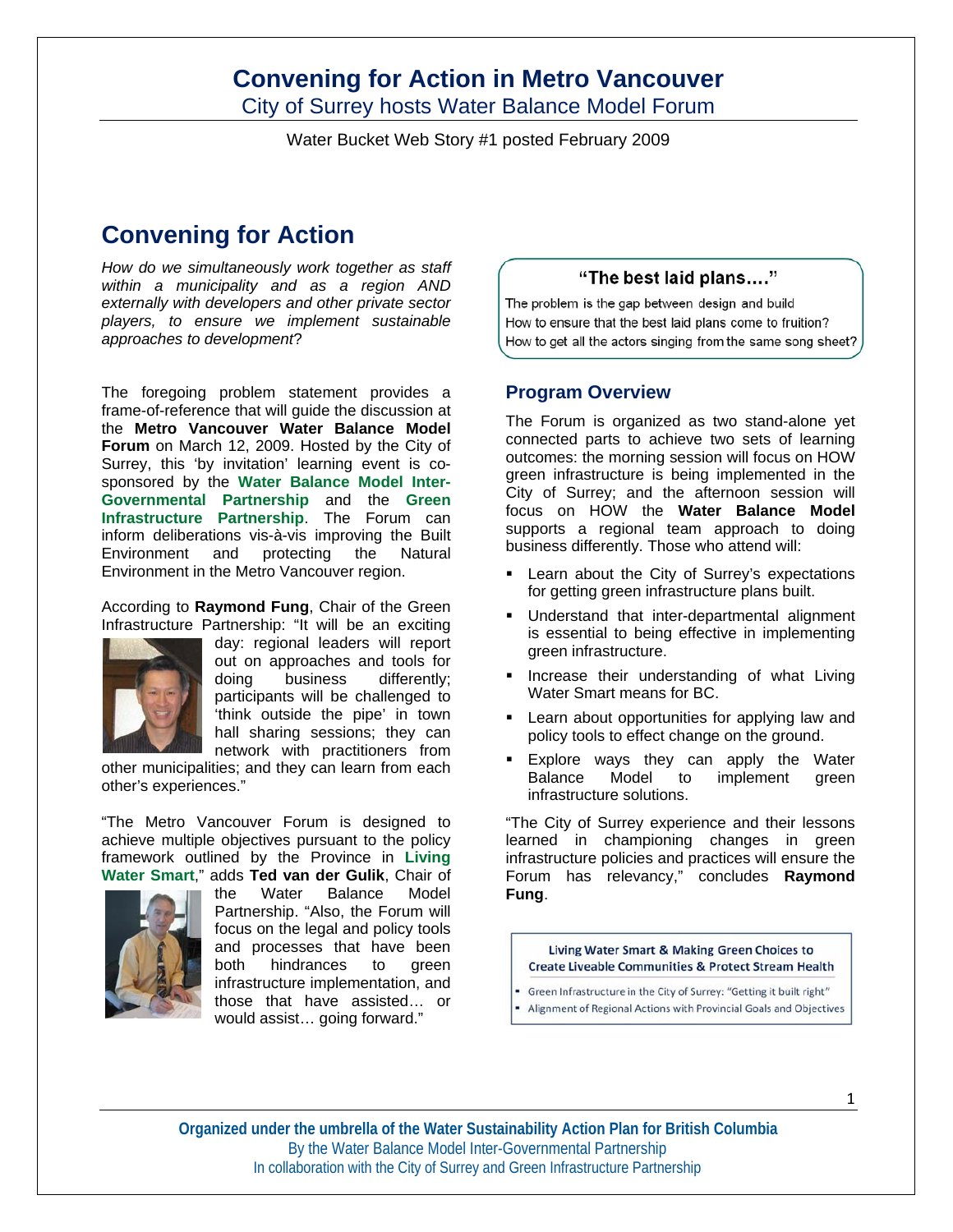City of Surrey hosts Water Balance Model Forum

Water Bucket Web Story #1 posted February 2009

## **Green Infrastructure in the City of Surrey**

Drawing on experience gained and lessons learned over the past decade, the City will conduct an inter-departmental sharing session on this theme: **"Green Infrastructure – getting it built right"**.

"This discussion will serve two objectives:

establish the City's expectations; and, align efforts with the development community to meet the City's expectations in doing business differently," states **Remi Dubé**, Drainage Planning Manager with the City of Surrey.



"The City wishes to achieve specific outcomes in the morning; and anticipates a lively exchange of perspectives by designers, developers and regulators. This exchange will provide a realitycheck that informs the discussion in the afternoon about regional alignment with provincial goals."

#### **Program Content – Morning Session**

The morning session is organized in three parts explains Remi Dubé: "First, we will describe the evolution of drainage planning in Surrey. We will also introduce the key neighbourhoods that embody the Surrey sustainability vision."

"After that, we will reflect on the lessons learned on the ground in the East Clayton Sustainable Community. Finally, we will share and reflect on the Grandview Heights and East Newton experiences."

#### Green Infrastructure in the City of Surrey: "Getting it built right"

- Context and Overview: Establishing Expectations
- East Clayton Sustainable Community: Lessons Learned On-the-Ground
- " Closing the Loop in Surrey: Effective Implementation of Green Infrastructure

#### **2004 Design with Nature Forum**

In May 2004, the City of Surrey hosted a Water Balance Model Forum that was designed to help stakeholders understand what 'thinking outside the pipe' and 'designing with nature' actually meant in the context of 'sustainable subdivisions' that were then newly built in Surrey, Chilliwack and elsewhere in BC.



"Five years later, we have the opportunity to look back and measure our progress in doing business differently," notes Remi Dubé.

The 2004 Forum was part of the **Outreach & Continuing Education Program (OCEP)** as implemented by the Inter-Governmental Partnership within the first year of launching the Water Balance Model.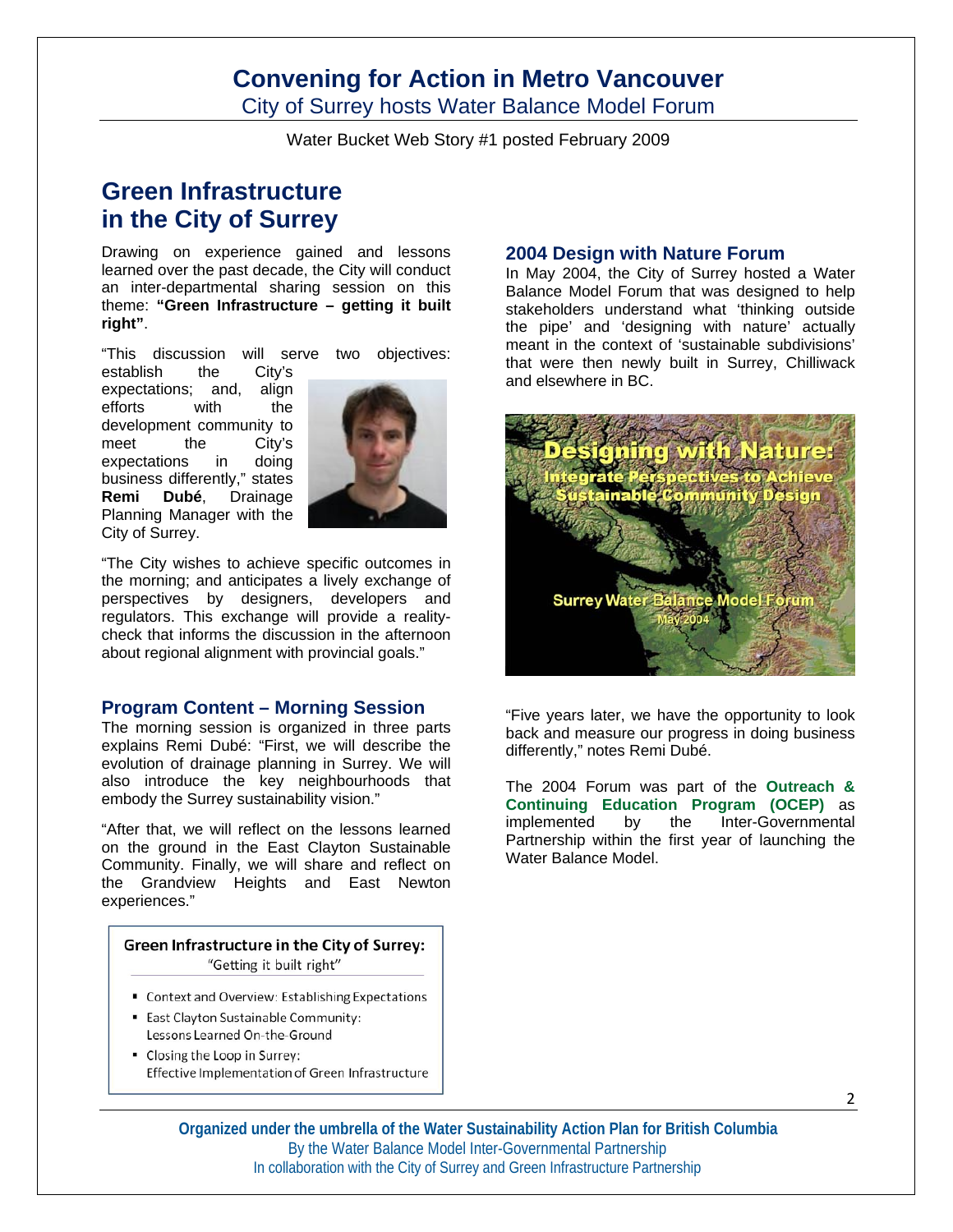City of Surrey hosts Water Balance Model Forum

Water Bucket Web Story #1 posted February 2009

## **Alignment with Provincial Goals**

The Province's **Living Water Smart** and **Green Communities** initiatives provide an umbrella for the Forum. Released in June 2008, Living Water Smart encourages local governments to do business differently, prepare communities for change, and choose to be water smart. By 2012, the Province's expectation is that:

 "*All land and water managers will know what makes a stream healthy, and therefore be able to help land and water users factor in new approaches to securing stream health and the full range of stream benefits.*" (page 43)

Further to the above, the Forum will address this question: **So, what does this policy statement mean to those involved in land development or redevelopment?** 

#### **Doing Business Differently**

According to **Lynn Kriwoken**, **Director,**

Innovation and Planning in the Water Stewardship Division of the Ministry of Environment, "This statement is the lynchpin of Living Water Smart." Lynn Kriwoken is the Province's lead person for



delivery of the Living Water Smart program, and is a member of the Forum faculty.

#### **LIVING WATER SMART**



B.C.'s Plan to protect and preserve water resources through planning, regulatory change, education, and incentives such as economic instruments and rewards.

#### **Water Sustainability Action Plan**

Contributing to Living Water Smart is the Water Sustainability Action Plan for British Columbia, a partnership umbrella for action on the ground. It promotes a 'design with nature' approach to land development.

The Water Sustainability Action Plan comprises inter-connected program elements that give local governments and practitioners the tools and experience to better manage land and water resources. One such tool is the **Water Balance Model powered by QUALHYMO**.

#### **Climate Change Adaptation**

The 'design with nature' paradigm captures the essence of climate change adaptation. "Adaptation is about responding to the changes that will inevitably occur. Adaptation is at the community level and is therefore about collaboration. If we can show how to get the water part right, then other parts are more likely to follo*w*," adds **Lynn Kriwoken**.

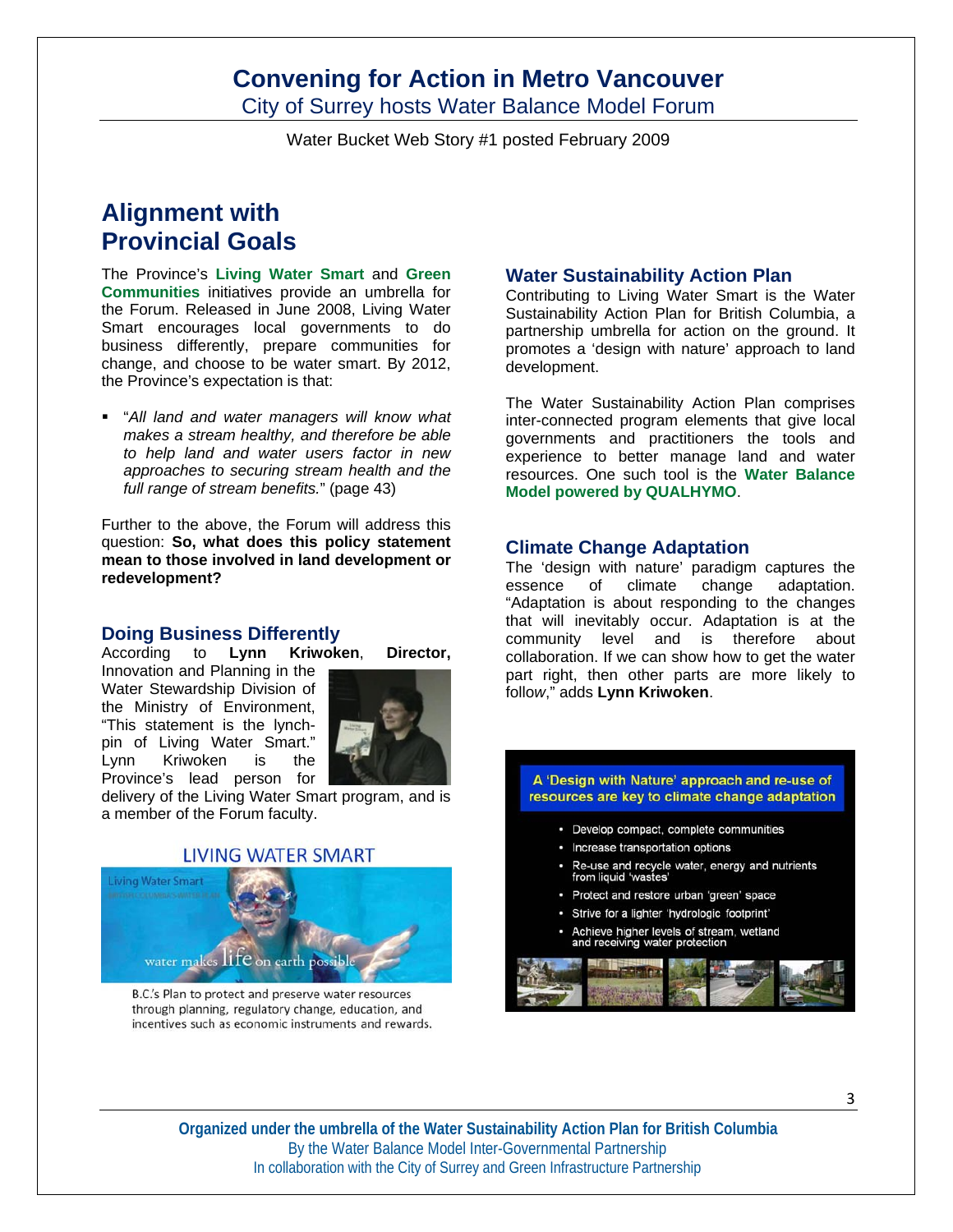City of Surrey hosts Water Balance Model Forum

Water Bucket Web Story #1 posted February 2009

#### **Program Content – Afternoon Session**

The afternoon session is also organized in three parts explains **Ted van der Gulik**. "First, we will elaborate on the over-arching provincial policy framework and explain why today's expectations are tomorrow's standards. Then Susan Rutherford will lead a town hall discussion on a regional team approach to municipal rainwater / stormwater management."

"We will conclude with an online demonstration and town hall discussion that explores Water Balance Model applications to set performance targets for green infrastructure."

#### Alignment of Regional Actions with **Provincial Goals and Objectives**

- **Living Water Smart:** Today's Expectations are Tomorrow's Standards
- " Making Green Choices: Opportunities for Law and Policy to Effect Change on the Ground
- " Making Green Choices: Use the Water Balance Model to Inform Land Development Strategies



The Vancouver Island WBM Forum established a provincial precedent for a bottom-up approach to informing, educating and enabling a Design with Nature approach to land development<br>which results in Green Value

## **Regional Team Approach**

The Metro Vancouver Water Balance Model Forum is the first step in building a regional team approach so that there will be consistent messaging regarding on-the-ground expectations for rainwater management and green infrastructure. "We are adapting the experience gained and the lessons learned from the Vancouver Island pilot program," states **Raymond Fung**.



#### **Vancouver Island Experience**

"The **2008 Vancouver Island Learning Lunch Seminar Series** comprised two sets of three seminars each. Participating local governments represented some 250,000 people," reports **Kim** 

**Stephens**, seminar team leader and Program Coordinator for the Water Sustainability Action Plan. "One of a number of outcomes was the **Vancouver Island Water Balance Model Forum**, hosted by the Cowichan Valley Regional District."



"What became clear very quickly about the value of the Learning Lunch Seminar Series is that it helped local government representatives conceptualize why a consistent approach to rainwater management is needed and what it means regionally."